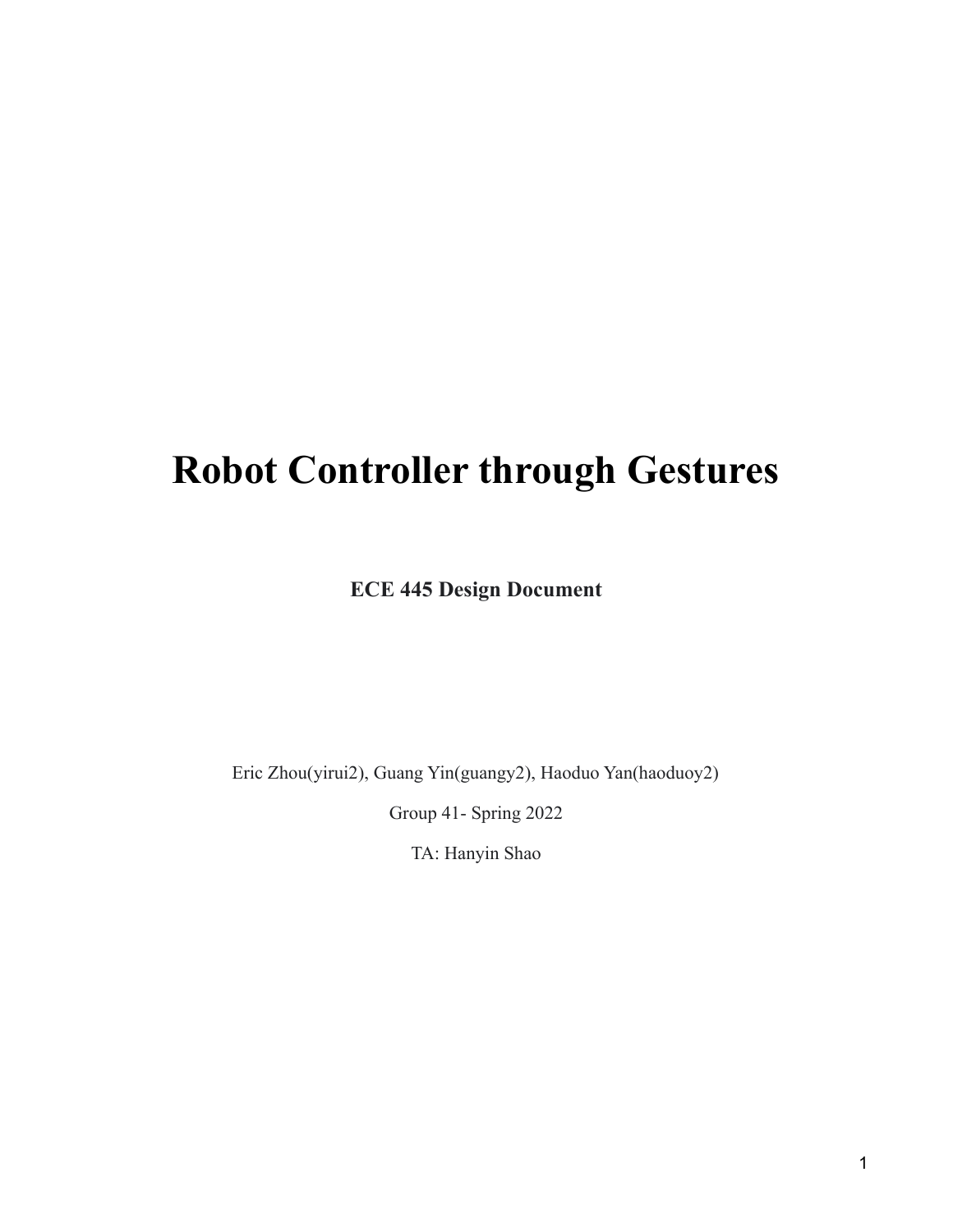# **1. Introduction**

## **1.1 Problem and Solution Overview**

Traditionally, different robots are controlled by their specialized controllers from different companies, and it takes time to learn how to use them smoothly and naturally. We propose a gesture control system that builds upon the system, making the process of controlling a robot simple and fun. We plan to design a robot controller which can recognize human gestures and send corresponding commands to robots. The system will have three high-level requirements.

## **1.2 Visual Aid**



Fig1. Visual aid

## **1.3 High-level requirements list**

- The position and orientation of the user's fingers and arms can be collected through IMUs mounted on the user.
- User's body movements and gestures can be translated to robot control actions respectively.
- Users can get feedback from the user through a feedback system mounted on the user.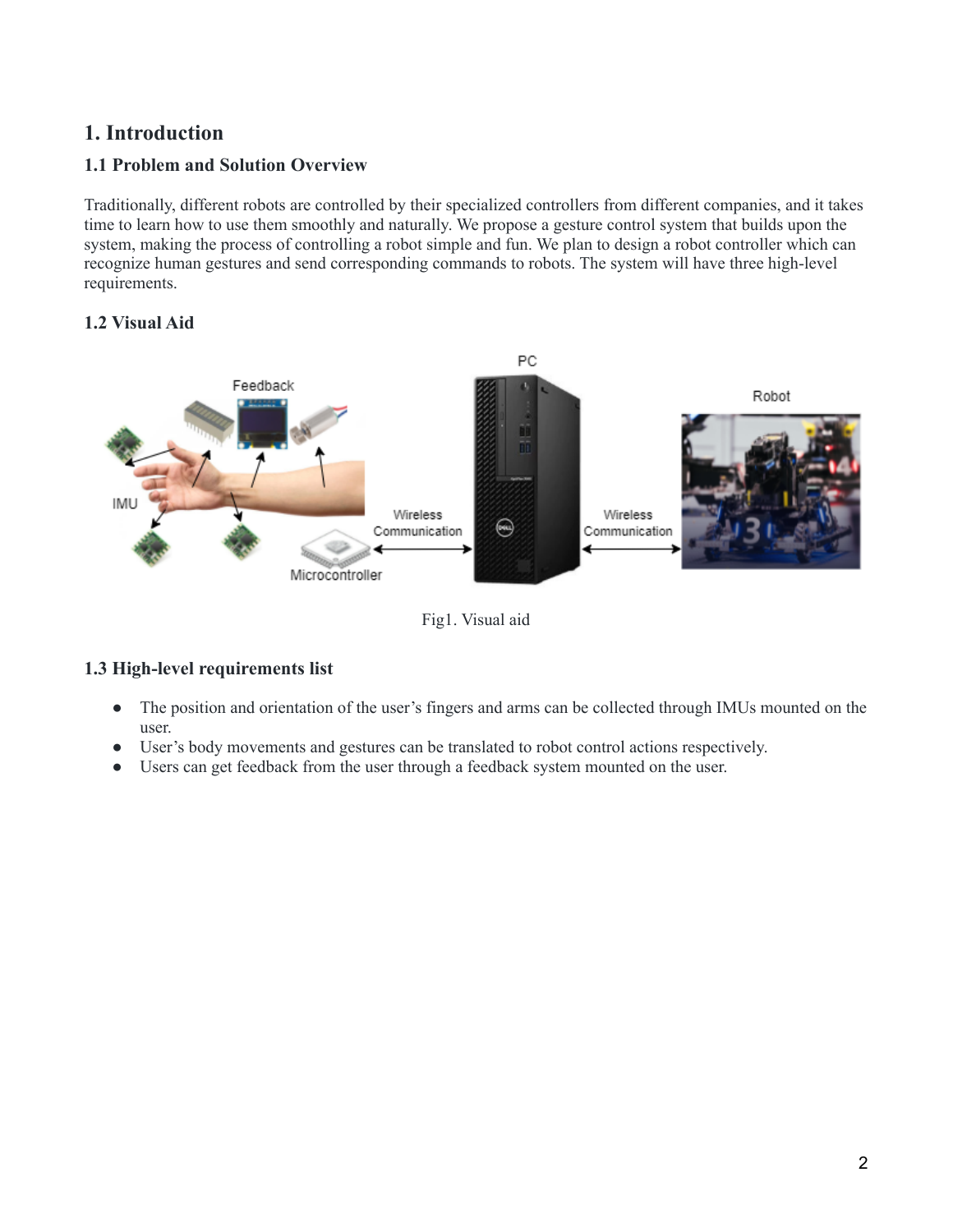# **2. Design**

## **2.1 Block Diagram**



Fig2. Block Diagram

## **2.1.1 Subsystem overview**

#### **2.1.1.1 Human Positioning System**

The system is mainly used to measure the position and orientation of the fingers and arms of the user using several IMUs placed on the user's fingers and arm. It will then report these readings to a PC through a Bluetooth wireless connection.



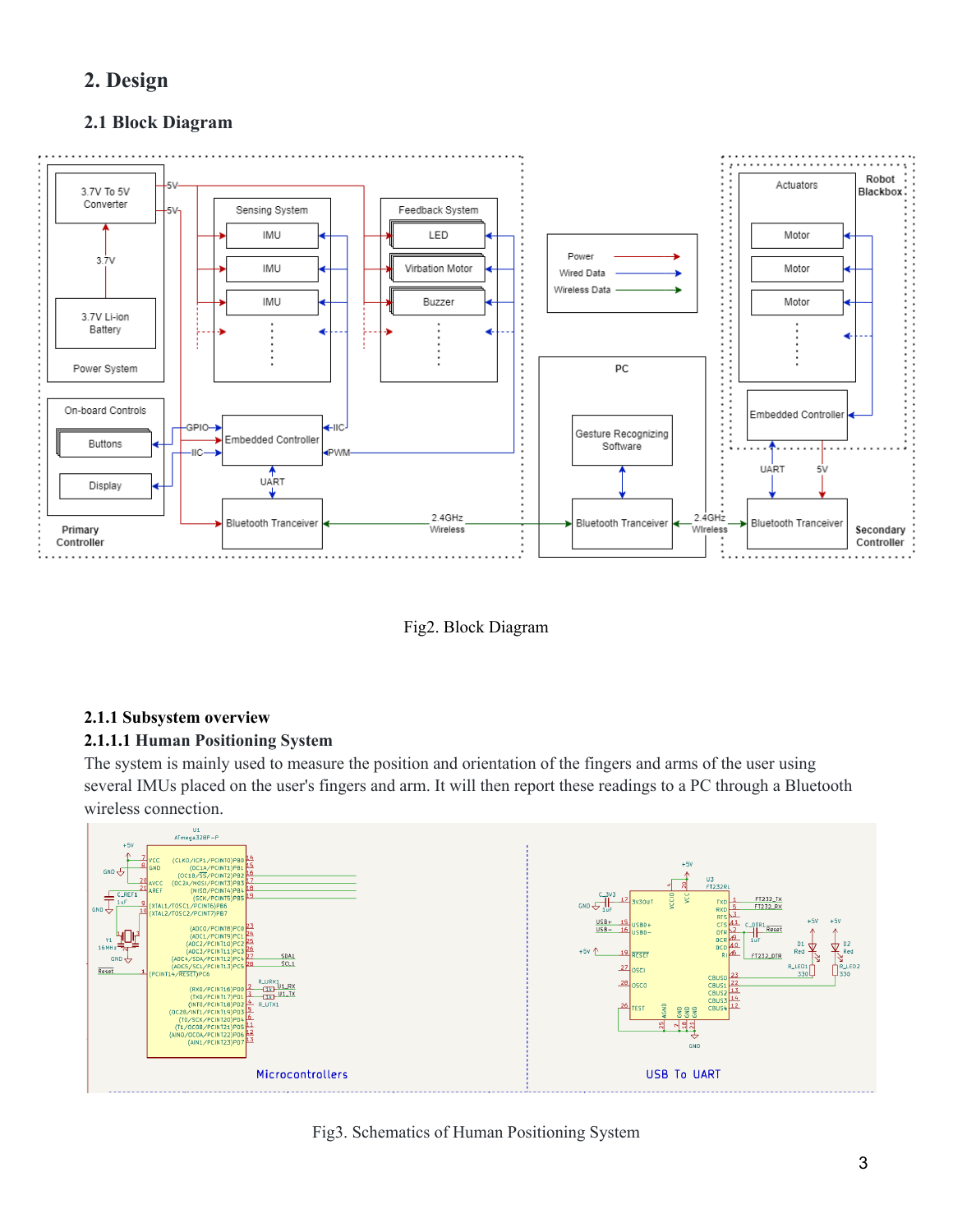#### **2.1.1.2 Gesture Control System**

This system is a software that will recognize the gestures of the user using the data retrieved by the Human Positioning System. It will then translate these readings into robot commands and command the robot via Bluetooth accordingly.

#### **2.1.1.3 Robot Feedback System**

The system will read the warning messages from the robot's own controller and translate these warnings to actions of the feedback system. It will then command the feedback systems on the user to respond accordingly.



Fig4. Schematics of Robot Feedback System

## **2.2 Subsystem in Details**

#### **2.2.1 Primary Controller**

The primary controller consists of a power source, an embedded processor, multiple IMUs, multiple actuators, and a transceiver.

The power source will be using a 3.7V Li-ion battery and a 3.7V to 5V voltage converter to power the whole system.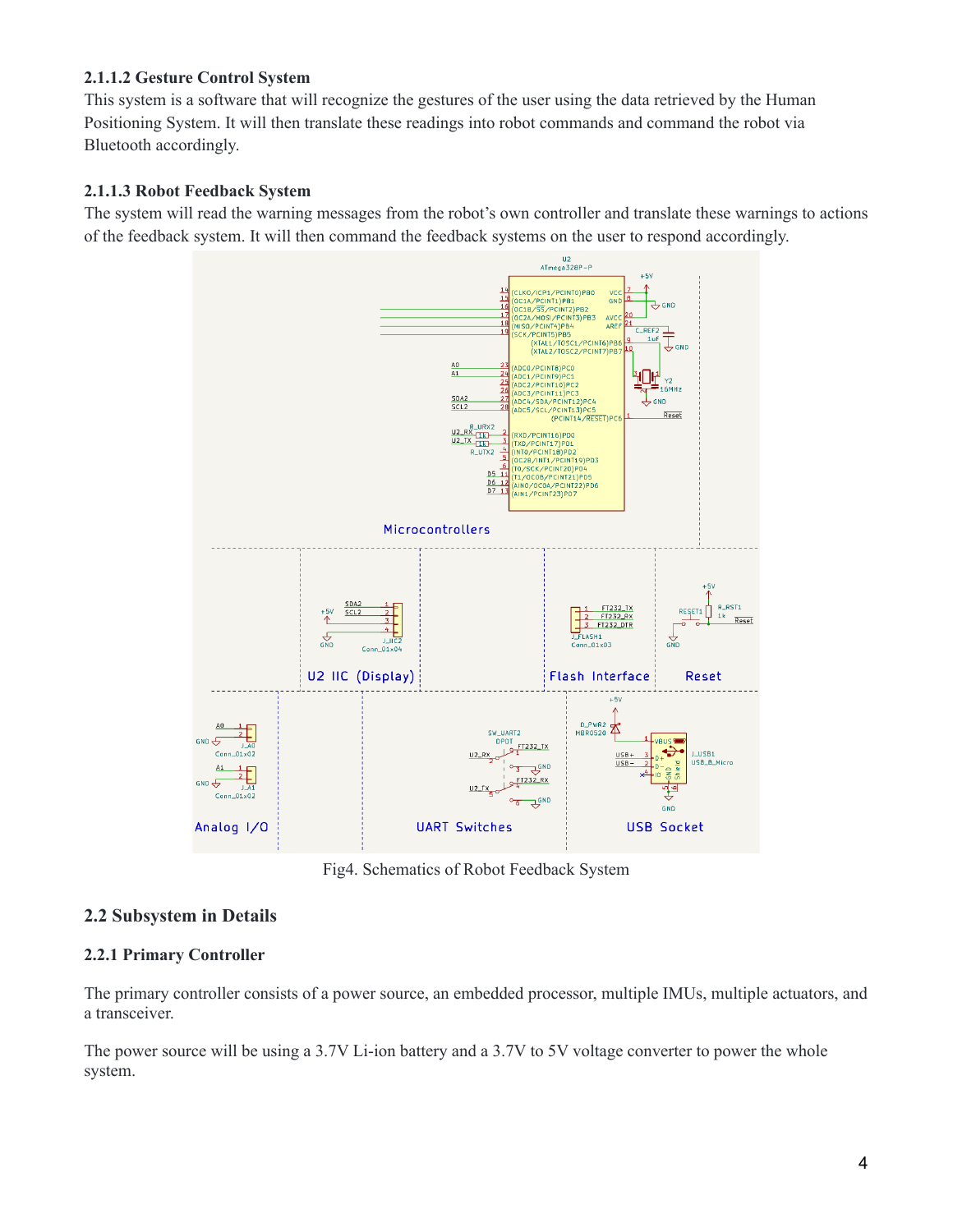

Fig5. 3.7V to 5V Step-Up Circuit

The sensing system will have multiple (at least 4 and at most 8) IMUs connected to the embedded controller through IIC communication. The data of the IMUs should be read from the IMUs at least 47Hz (detailed calculations are included in the 2.4.2 IIC communication bandwidth section).



Fig6. IIC Communication Socket

The feedback system will have multiple components that help to display messages in some ways. It includes visual feedback (LED and display), hearing feedback (buzzer), and body feedback (vibration motor). These commands are sent to the display using IIC protocol, and to other devices with PWM or analog output pin.



Fig7. Feedback System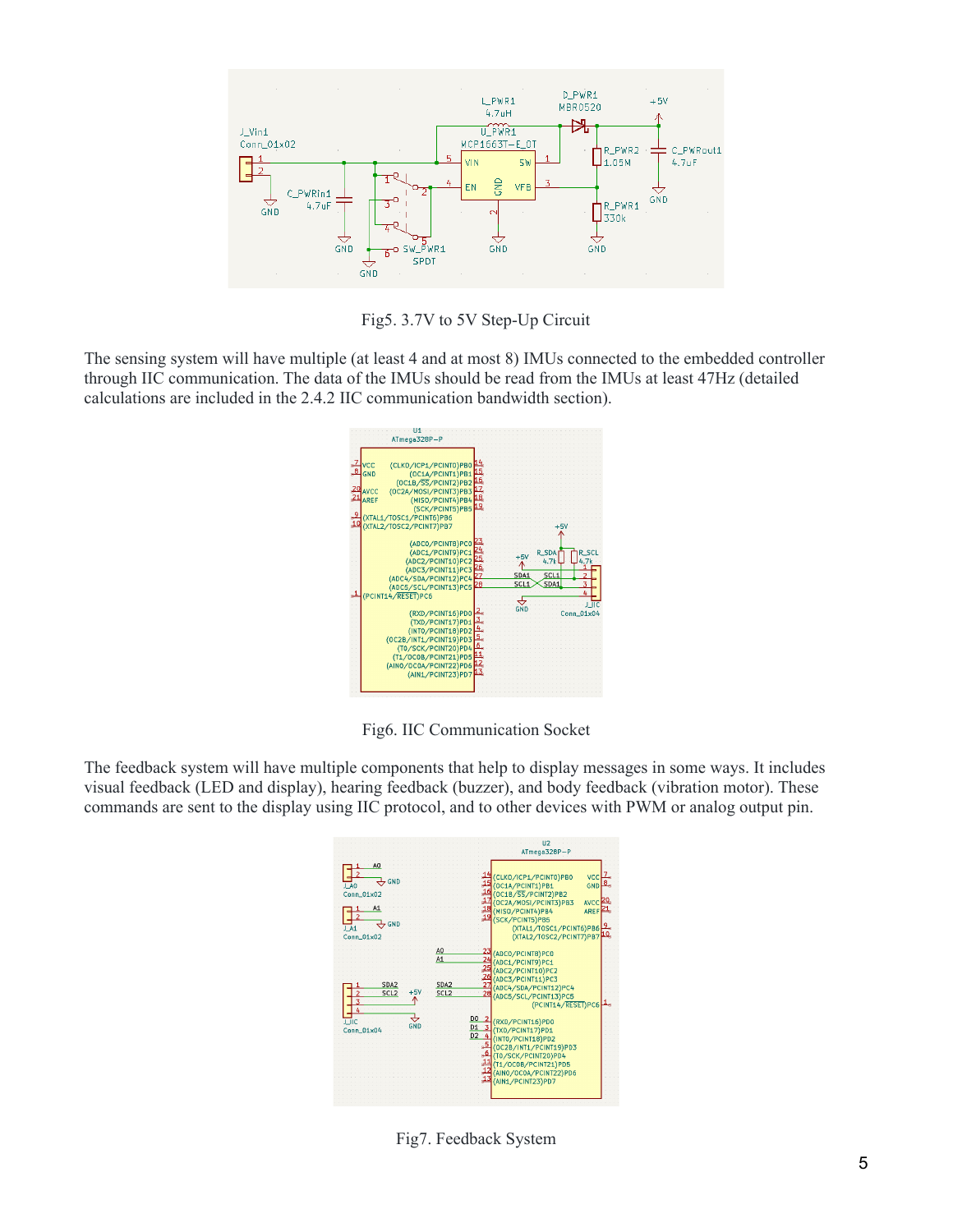The system should also be able to send the angles read/calculated via a 2.4GHz Bluetooth link. It can help identify the position and orientation of the fingers and arm of the user.

## **2.2.2 Intermediate PC**

## **2.2.2.1 Gesture Recognizing Software**

The program will take in the raw data transferred by the transceiver of the primary controller and detect gestures using those data. Ideally, it can recognize many gestures such as the motion of hand and arm, including making a fist, waving arms, shaking hands, etc., depending on the positions of the IMUs placed on the user. Then the system will generate controls based on these gestures and send them to the robot using a 2.4GHz Bluetooth datalink.

### **2.2.2.2 Warning Translation Software**

The program will take in the warning singles transferred by the transceiver of the secondary controller and translate these warning signals into actions of the feedback system, including flashing LED, running vibration motors, and playing sounds through buzzers. Then the system will send them to the primary controller using a 2.4GHz Bluetooth datalink.

#### **2.2.3 Secondary Controller**

The controller will be powered through the batteries on the robot.

The controller will receive the control commands from the PC via a 2.4GHz Bluetooth data-link and communicate with the robot's own controller through a wire to let it execute the commands.

The controller will also be used to read the warnings from the robot's own controller using wired connections, then send out these warnings to the PC via a 2.4GHz Bluetooth datalink.

## **2.3 Requirements & Verification Tables**

#### **2.3.1 Primary Controller**

| <b>Requirements</b>                                                                                                                                                                                                                                                                                                                                                                                                               | <b>Verifications</b>                                                                                                                                                                                                                                                                                                                                                                                                          |
|-----------------------------------------------------------------------------------------------------------------------------------------------------------------------------------------------------------------------------------------------------------------------------------------------------------------------------------------------------------------------------------------------------------------------------------|-------------------------------------------------------------------------------------------------------------------------------------------------------------------------------------------------------------------------------------------------------------------------------------------------------------------------------------------------------------------------------------------------------------------------------|
| After using $4.7k\Omega$ resistors to pull up the IIC<br>communication line, the voltage at the power<br>side of the pull-up resistor should be at least<br>3.7V to make the IIC correctly functioning.<br>After a prolonged running of the<br>2)<br>microcontroller, the microcontroller, IMUs,<br>and the feedback systems should not exceed<br>the temperature of 40 degrees Celsius to<br>prevent injuries to the human body. | After powering up the microcontroller, use a<br>1)<br>multimeter to probe the voltage between the<br>power side of the resistor and the ground.<br>Make sure that the voltage is at least 3.7V.<br>2) Run the whole system normally without<br>actually wearing the equipment, let the device<br>run for about an hour, then measure the<br>temperature of the whole system through an<br>infrared thermometer, make sure the |
| After sensor fusion, the output angle of the<br>3)<br>user should be a valid configuration, and the<br>deviation of the measured angle from the true<br>angle should not exceed 5 degrees.                                                                                                                                                                                                                                        | temperature is below 40 degrees Celsius.<br>3) Take an individual IMU, place it on surfaces<br>of the known slope, and read the values output<br>from the program for testing pitch and roll.<br>For yaw testing, place a compass along with it<br>to check if the readings deviate at most 5<br>degrees.                                                                                                                     |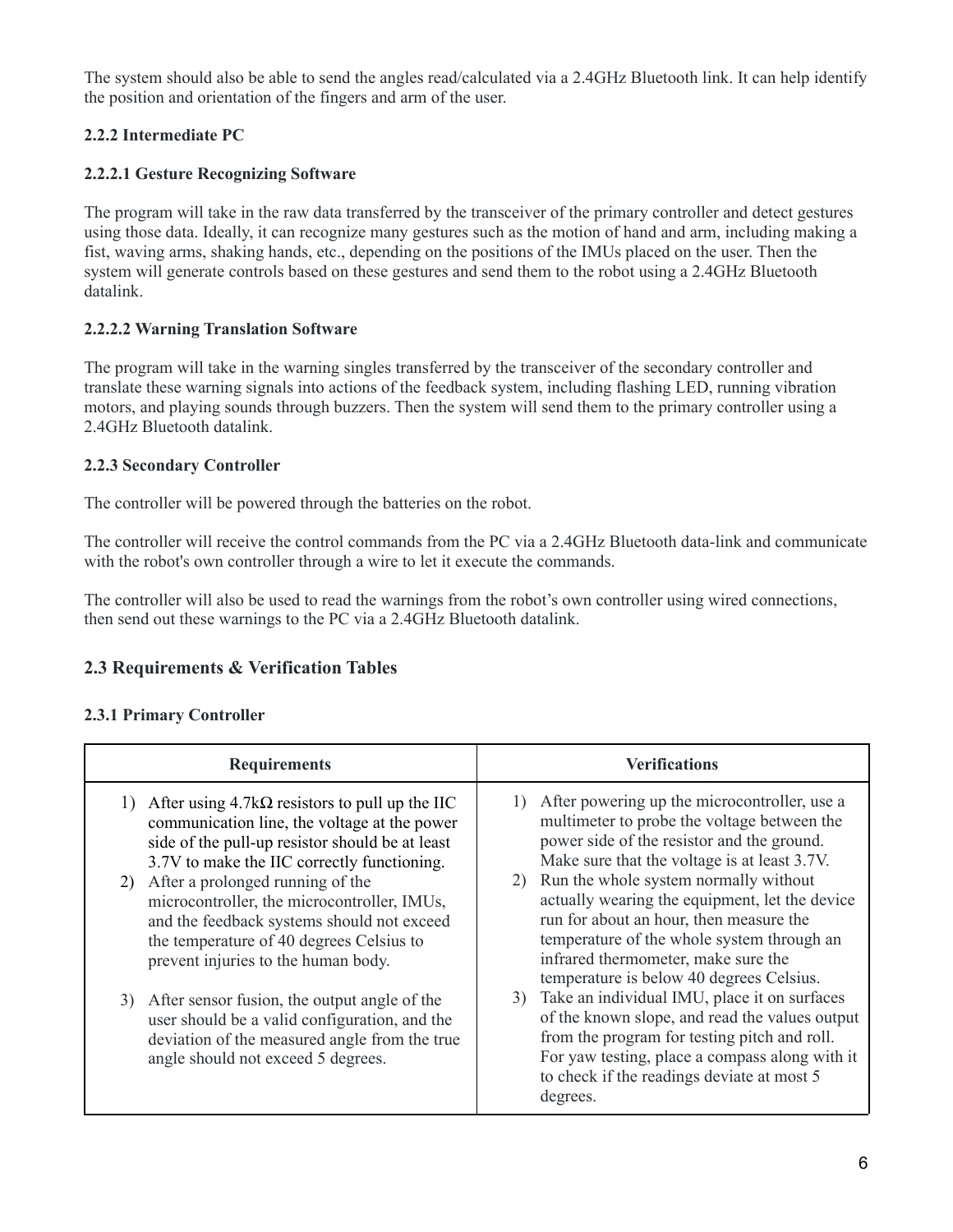#### **2.3.2 Gesture Recognition Software**

| <b>Requirements</b>                                                                                                            | <b>Verifications</b>                                                                                                                                                                                                                                                                                                      |
|--------------------------------------------------------------------------------------------------------------------------------|---------------------------------------------------------------------------------------------------------------------------------------------------------------------------------------------------------------------------------------------------------------------------------------------------------------------------|
| The half-duplex communication between the<br>embedded processor on the user and PC is<br>fluent and without any error present. | 1) Use a wired connection along with a wireless<br>connection, run the whole system and place<br>the IMUs in arbitrary positions. Make sure<br>readings from the processor and readings from<br>the PC are the same. Then send feedback<br>system specified commands, observing if the<br>commands sent out are expected. |
| The software is able to recognize some<br>2)<br>gestures that are essential for the whole<br>system to run.                    | 2) Wear the system and calibrate it first by<br>pressing the calibration button on board while<br>making a fist. Make sure the software is<br>displaying that the user is making a fist. Then<br>extend the fingers and make sure the software<br>recognizes that behavior.                                               |
| The half-duplex communication between the<br>3)<br>PC and robot are fluent and without any error<br>present.                   | 3) Using the same method as 1), attaching wire<br>connection between these devices, make sure<br>the data transmitted is the same.                                                                                                                                                                                        |

#### **2.3.3 Secondary Controller**

| <b>Requirements</b>                                                                                                                                                        | <b>Verifications</b>                                                                                                                                                                                                                                                                                                                                                                                                                                       |
|----------------------------------------------------------------------------------------------------------------------------------------------------------------------------|------------------------------------------------------------------------------------------------------------------------------------------------------------------------------------------------------------------------------------------------------------------------------------------------------------------------------------------------------------------------------------------------------------------------------------------------------------|
| The system can successfully communicate<br>with the robot's own controller, including<br>sending commands to the controller and<br>receiving warnings from the controller. | When a Bluetooth connection is established<br>between PC and secondary controller, test via<br>Bluetooth, using a wired connection<br>otherwise. It should be able to send<br>commands to the secondary controller to<br>command the robot to move, turn, rotate its<br>gimbal, making sure the robot works as<br>expected. Try to bump into walls or make the<br>robot overload, see if any warning message is<br>recognized by the secondary controller. |

## **2.4 Tolerance Analysis**

#### **2.4.1 Accelerator Range**

According to K. M. DeGoede et al.[1], the fasted motion that can be produced by human hands and arms are about moving 33  $\pm$  3 *cm* in 226ms average when intercepting incoming objects. When an object starts at rest, the distance traveled by any object under constant acceleration is

$$
d = v_{init}t + \frac{1}{2}at^2 = \frac{1}{2}at^2
$$

If we consider the process of accelerating and decelerating having the same acceleration, then the maximum speed happens when the total distance is half-traveled, and when reaching that point, the time used is exactly half of the total time. Then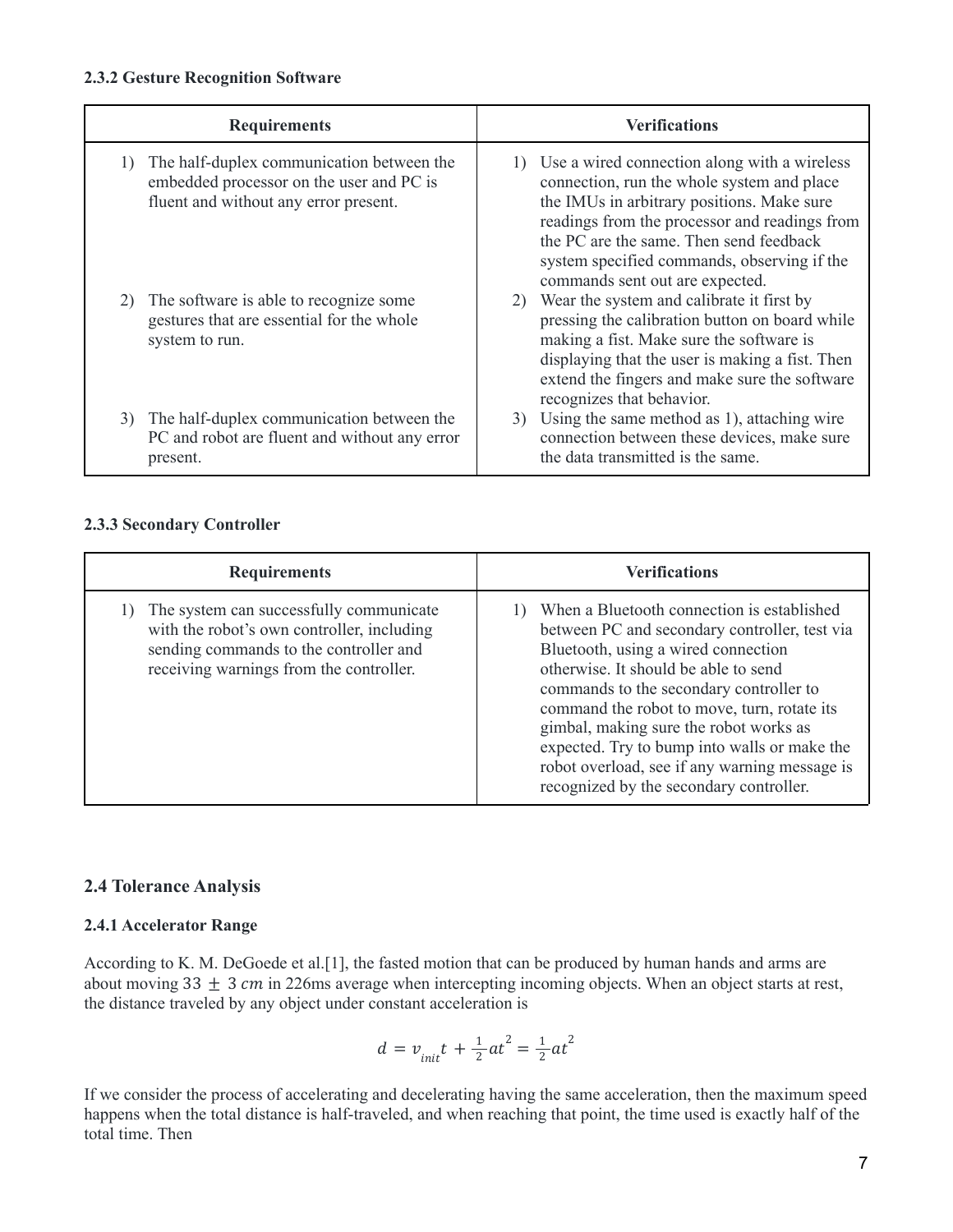$$
d = \frac{1}{2}at^2 = \frac{1}{2}a(\frac{t_{total}}{2})^2 = \frac{1}{8}at_{total}^2
$$

$$
\Rightarrow a = \frac{8d}{t_{total}^2} = \frac{8 \times (33 + 3) \times 10^{-2}m}{(226 \times 10^{-3} s)^2} = 56.39 ms^{-1}
$$

According to the datasheet of the WT901[2], its accelerometer can measure up to  $\pm 16$ g maximum, about 156.  $8m/s$ , which is more than two times larger than the maximum velocity that a human can reach. So its accelerometer can read all user inputs correctly.

To project the motions of human fingers, the data output frequency is set to 60HZ. We plan to set three distinguishable bending angles (30°, 60°, and 90°). The angle accuracy is X, Y-axis: 0.05° (Static), X, Y-axis: 0.1° (Dynamic), which is enough for recognition. In the modeling, the middle and the index finger are the most frequently used fingers, so we choose a finger size of 60mm[5].

#### **2.4.2 IIC Communication Bandwidth**

According to NXP Semiconductors[3], "when using serial, 8-bit oriented, bidirectional data transfers can make at up to 100kbit/s in the standard mode." Since the standard mode is the slowest mode, the bandwidth of IIC communication is at least 100kbit/s. According to the datasheet of WT901[2], one query to one of the IMUs will need the controller to send out 3 bytes (24bits) first to select the IMU using the IIC address, then the IMU will respond with a data packet of 8 bytes (64bits) for each set of parameters queried. So one query will have

$$
24 bits + 64 bits = 88 bits
$$

And the readings that the controller needs to figure out the position and orientation of the IMUs are accelerometer readings, gyroscope readings, and magnetometer readings. Combined together, for each query, one IMU needs

88bits 
$$
\times
$$
 3 = 264bits

Then the minimum querying frequency IIC protocol will allow is

$$
floor(\frac{100kbit/s}{264bits}) = floor(378.78Hz) = 378Hz
$$

Considering that we have at most 8 IMUs to query, in the worst case, each one of them will have a minimum querying frequency of 47Hz. According to the WT901 datasheet, the sampling frequency can be anywhere between 0.5Hz to 200Hz for each sensor, and 47Hz falls in the range.

#### **2.4.3 IMU Sampling Frequency**

For the 47Hz worse-case querying frequency, the maximum angular velocity that the sensor can detect defined by Nyquist sampling frequency is

$$
\frac{47Hz}{2} \times 2\pi = 147.65 rad/s = 23.5 revolution/s
$$

This would be more than sufficient for detecting the motion of the human body because humans cannot exceed this range under normal conditions.

Addon to that, the gyroscope of the WT901[2] can accept readings up to  $\pm$  2000 *deg/s*. So the motions can be captured by the IMU successfully even in situations where the IMUs are not mounted on the user.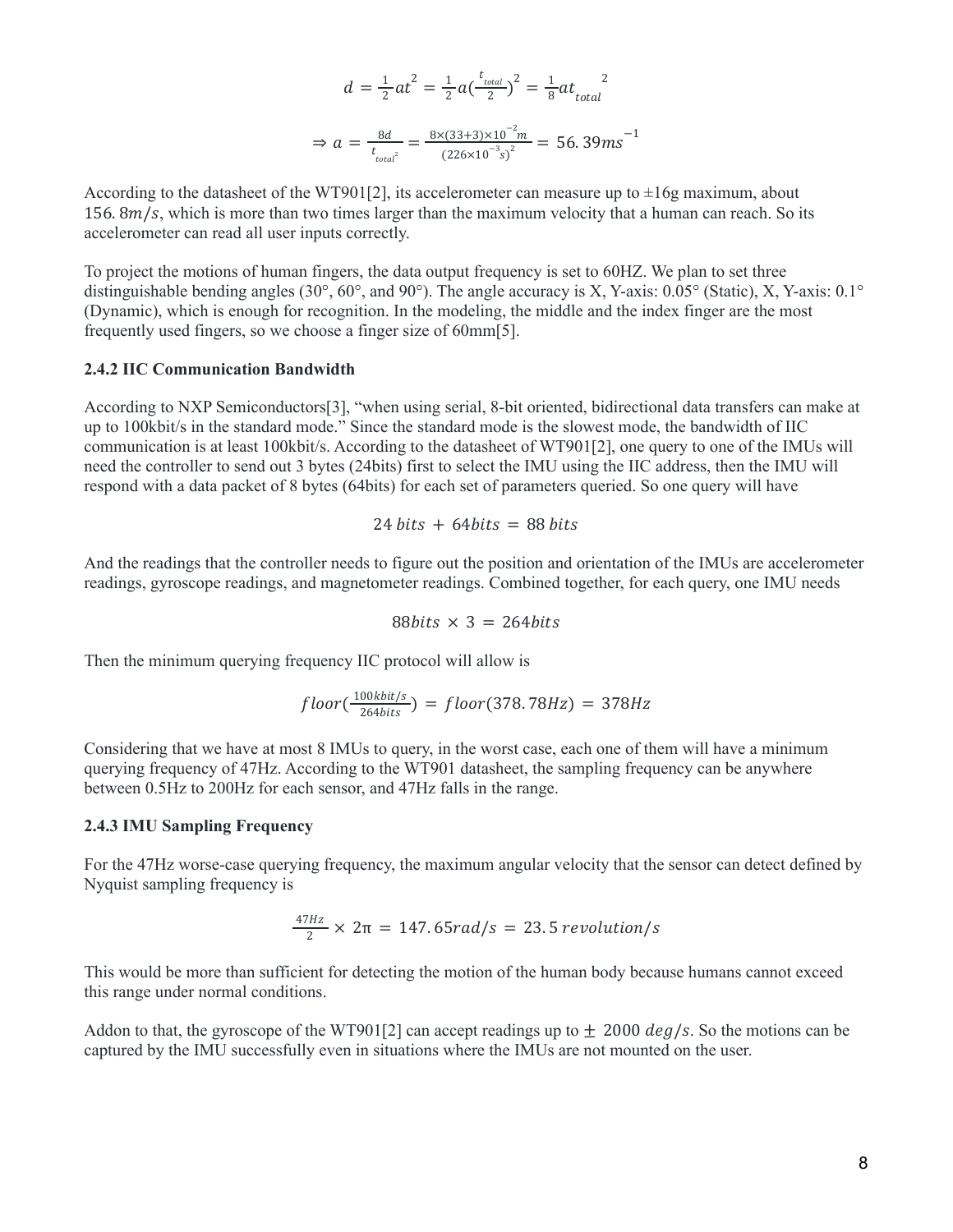#### **2.4.4 Bluetooth Communication Bandwidth**

According to the datasheet provided by ITead Studio [4], the HC-05 Bluetooth module that we plan to use has a transmission rate up to 3Mbps.

For the angle data that is sent by the primary controller, in our design, up to eight angles are sent from the primary controller to the PC. Each of the angles can be encoded as a 2-byte integer by using the formula below

$$
angle_{encoded} = int(angle_{raw, radian}/2\pi \times 32768)
$$

Using this formula will cause the precision of the data to drop to 1.92  $\times$  10<sup>-4</sup> rad = 0.011 deg, which is negligible. Then eight angles are encoded in 16 bytes, which means the HC-05 can send the data up to

$$
\frac{3Mbps}{16\text{ bytes} \times 8\text{ bit/byte}} = 24576Hz
$$

The frequency is more than enough compared to the potential query frequency of 47Hz.

For control data sent to the robot, this theoretical speed is also high enough that the data transmission would also use less than 1% of the total capacity.

# **3. Cost and Schedule**

#### **3.1 Cost Analysis**

#### **3.1.1 Labor Costs**

According to the average annual salary of an electrical engineer, the hourly salary for each team member is \$36/hour. And we expect to work 8 hours per week on this project. The total labor cost would be:

 $$36/hr \times 2.5 \times 8$  weeks  $\times$  8hrs/week = \$5,760 per partner. The total cost of our team would be \$17,280.

#### **3.1.2 Component Costs**

- 1. IMU: WT901
	- We need a minimum number of 4 IMUs to make recognizing user gestures possible, 6 IMUs to make the tracking system more reliable, and 8 IMUs to make the design have advanced functionalities. Each IMU will cost about \$32. So it will cost \$128 minimum, \$192 intermediate, and \$256 maximum.
- 2. Bluetooth Transceivers: HM-19
- Two pairs of Bluetooth transceivers are required for wireless communication in between these three devices. Each one costs about \$10, so \$40 together.
- 3. LCD Display: SSD1306
- For backup, we plan to buy two. Each one costs about \$7 on Amazon, so \$14 together.
- 4. Power sources: 3.7V Li-ion battery 500mAh
	- One battery is listed at \$12 on Amazon. To prevent Li-ion battery damage, a backup is required. Together they will cost about \$24.
- 5. PCB board:
	- ATMega328, listed on Digikey as \$2.46
	- CSTNE16M0VH3L000R0 resonator, listed on Digikey as \$0.4
	- FT232RL-TUBE USB-UART converter, listed on Digikey as \$4.70
	- Comidox 3.7V to 5V DC-DC Step Up Power Module, \$7.00 on Amazon for 5 packs
	- Several resistors, capacitors, LEDs, and triodes, estimated to be less than \$5
	- Manufacturing cost estimated to be less than \$5
	- Together they cost about \$17.92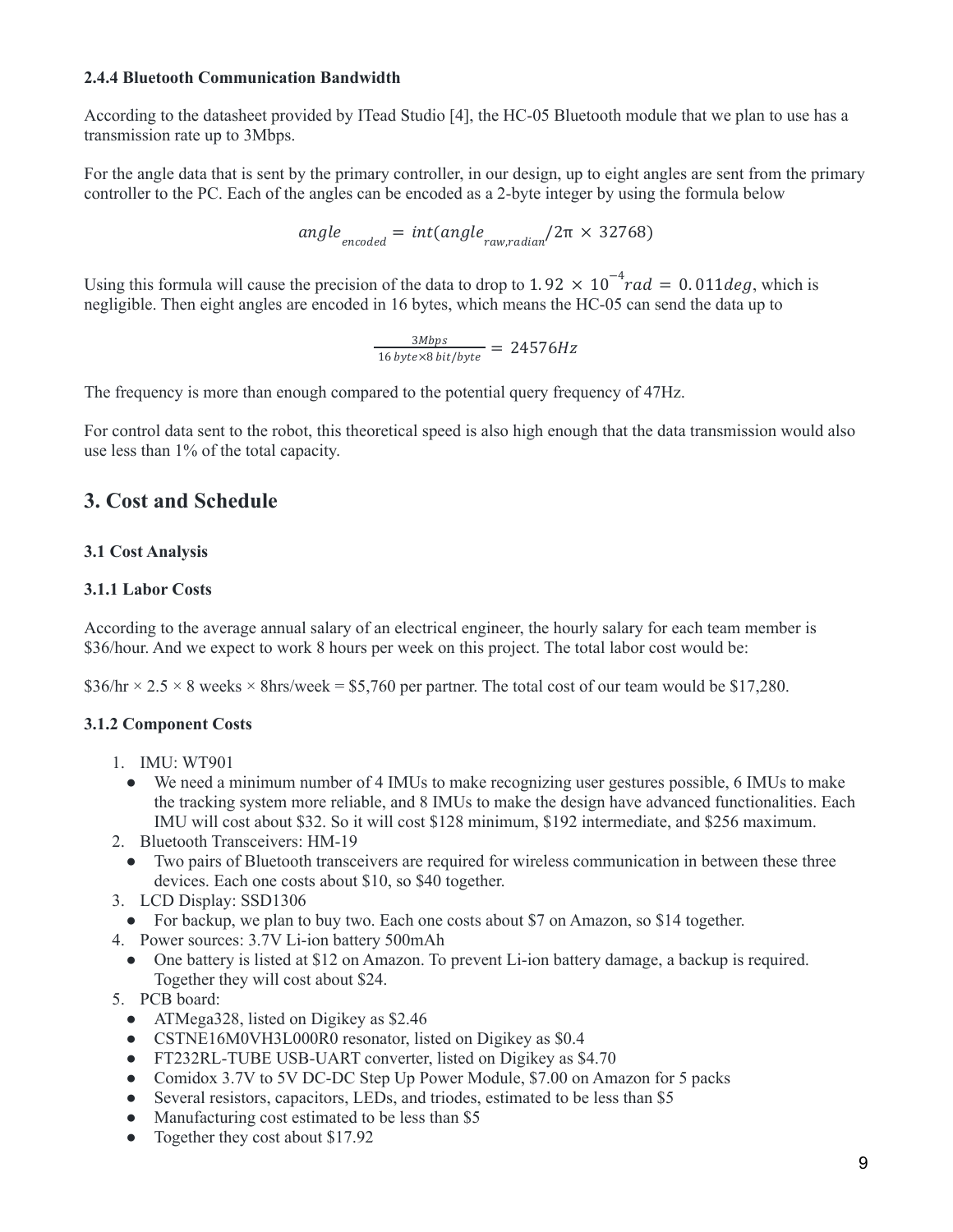- 6. Feedback system: LED, OLED, vibration motor, buttons
	- Because a group member has those components at hand, no extra costs are added

In total, the components and manufacturing cost together will be about at least \$183.85, and at most \$311.85 (before tax).

## BOM table

| Part#                                   | Manufacturer            | Description                                                            |         | Qty            | Total    |
|-----------------------------------------|-------------------------|------------------------------------------------------------------------|---------|----------------|----------|
| WT901                                   | WitMotion               | X, Y-axis: $0.05^{\circ}$ (Static), X, Y-axis: $0.1^{\circ}$ (Dynamic) |         | 6              | \$191.4  |
| $HM-19$                                 | <b>DSD TECH</b>         | Bluetooth 5.0 BLE                                                      |         | $\overline{4}$ | \$39.96  |
| SSD1306                                 | HiLetgo                 | 0.96" 128X64 LCD Display with I2C                                      |         | $\overline{2}$ | \$14.38  |
| 1578                                    | Adafruit                | 3.7v 500mAh                                                            | \$11.69 | $\overline{2}$ | \$23.38  |
| ATmega328                               | Microchip<br>Technology | ATMEGA328P-PU                                                          |         | $\overline{3}$ | \$7.38   |
| CSTNE16<br>M0VH3L00<br>0 <sub>R</sub> 0 | Murata<br>Electronics   | 16 MHz Resonator                                                       | \$0.4   | 3              | \$1.2    |
| FT232RL-T<br><b>UBE</b>                 | <b>FTDI</b>             | <b>USB to UART</b>                                                     |         | 3              | \$14.1   |
| Regulator                               | Weewooday               | Voltage Boost Converter                                                | \$6.99  | $\mathbf{1}$   | \$6.99   |
| Other                                   | N/A                     | resistors, capacitors, LEDs, and triodes<br>Manufacture cost           | \$10    | $\mathbf{1}$   | \$10     |
| Total                                   |                         |                                                                        |         |                | \$308.79 |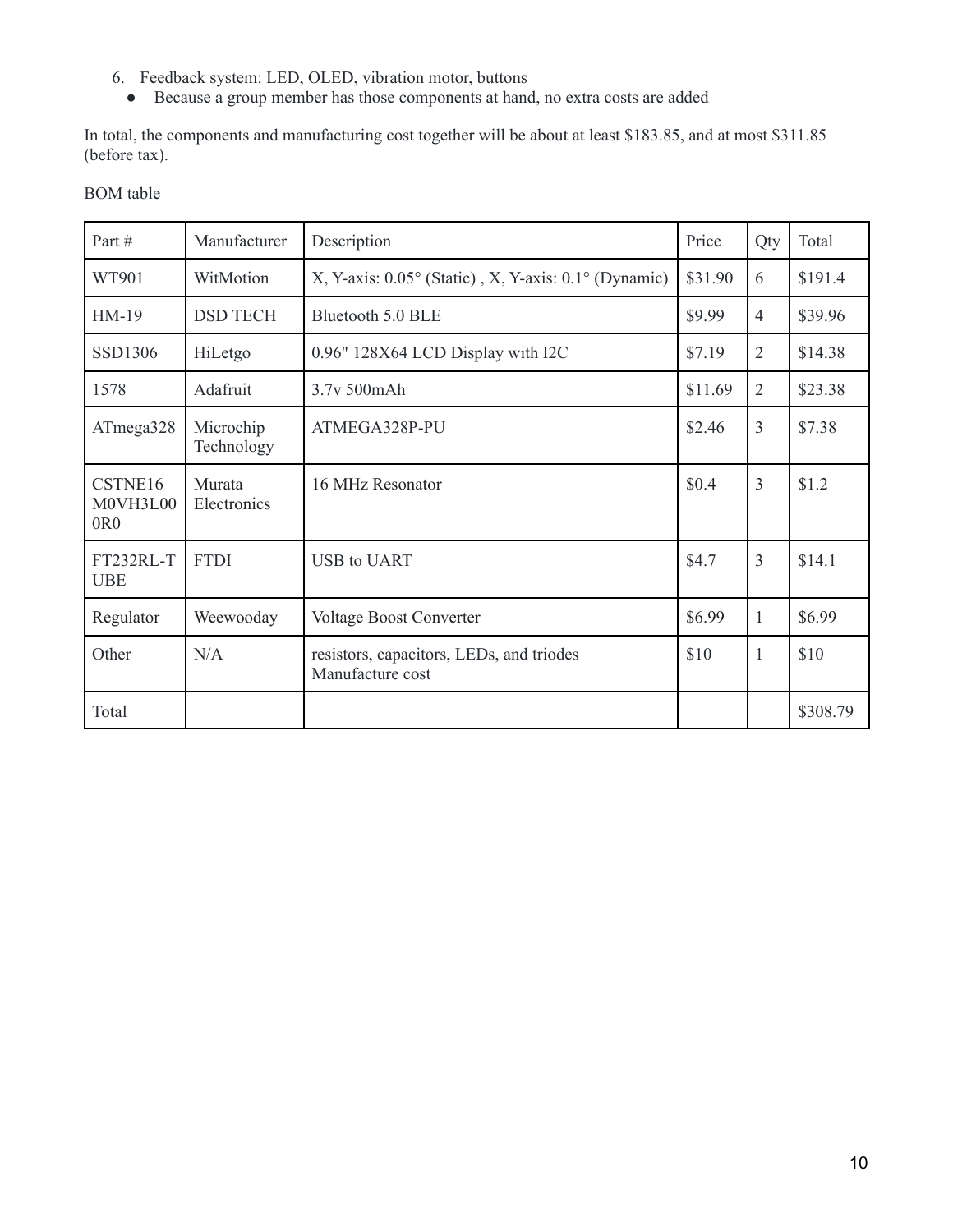# **3.2 Schedule**

| Week | Eric                                                                                                                             | Haoduo                                                                                         | Guang                                                                                   |  |
|------|----------------------------------------------------------------------------------------------------------------------------------|------------------------------------------------------------------------------------------------|-----------------------------------------------------------------------------------------|--|
| 2/21 | Finish PCB design and<br>select component                                                                                        | Order parts and revise design<br>document                                                      | Finish PCB design and estimate<br>costs                                                 |  |
| 2/28 | Collect data from IMUs with<br>Arduino Nano (ATmega328)                                                                          | Revise design document<br>Design an algorithm to recognize<br>gestures                         | Implement Bluetooth, i2c, and<br>UART communications on an<br>Arduino Nano board        |  |
| 3/7  | <b>Test Robot Bluetooth</b><br>communication and demo<br>program                                                                 | Build user interface and improve<br>the accuracy of the algorithm<br>Submit PCB board to order | Build gesture database and<br>training dataset, test Bluetooth<br>on the PC             |  |
| 3/14 | Catch up on delayed work and refine PCB design in spring break                                                                   |                                                                                                |                                                                                         |  |
| 3/21 | Submit second round PCB<br>order<br>Individual progress report                                                                   | Design user interface for the<br>program<br>Individual progress report                         | Solder PCB board<br>Combine and test the whole<br>program<br>Individual progress report |  |
| 3/28 | Build and solder circuits in the open lab, test power and other subsystems<br>Test software compatibility and feedback mechanism |                                                                                                |                                                                                         |  |
| 4/4  | Perform numerical analysis on the project, determine key features and characterizations<br>Make outlines for the final review    |                                                                                                |                                                                                         |  |
| 4/11 | Design demo program and functionalities                                                                                          |                                                                                                |                                                                                         |  |
| 4/18 | Mock demo, solve potential problems in procedure                                                                                 |                                                                                                |                                                                                         |  |
| 4/25 | Complete presentation and final report                                                                                           |                                                                                                |                                                                                         |  |

Some details are broken into three parts, where each of the team members will choose one to complete.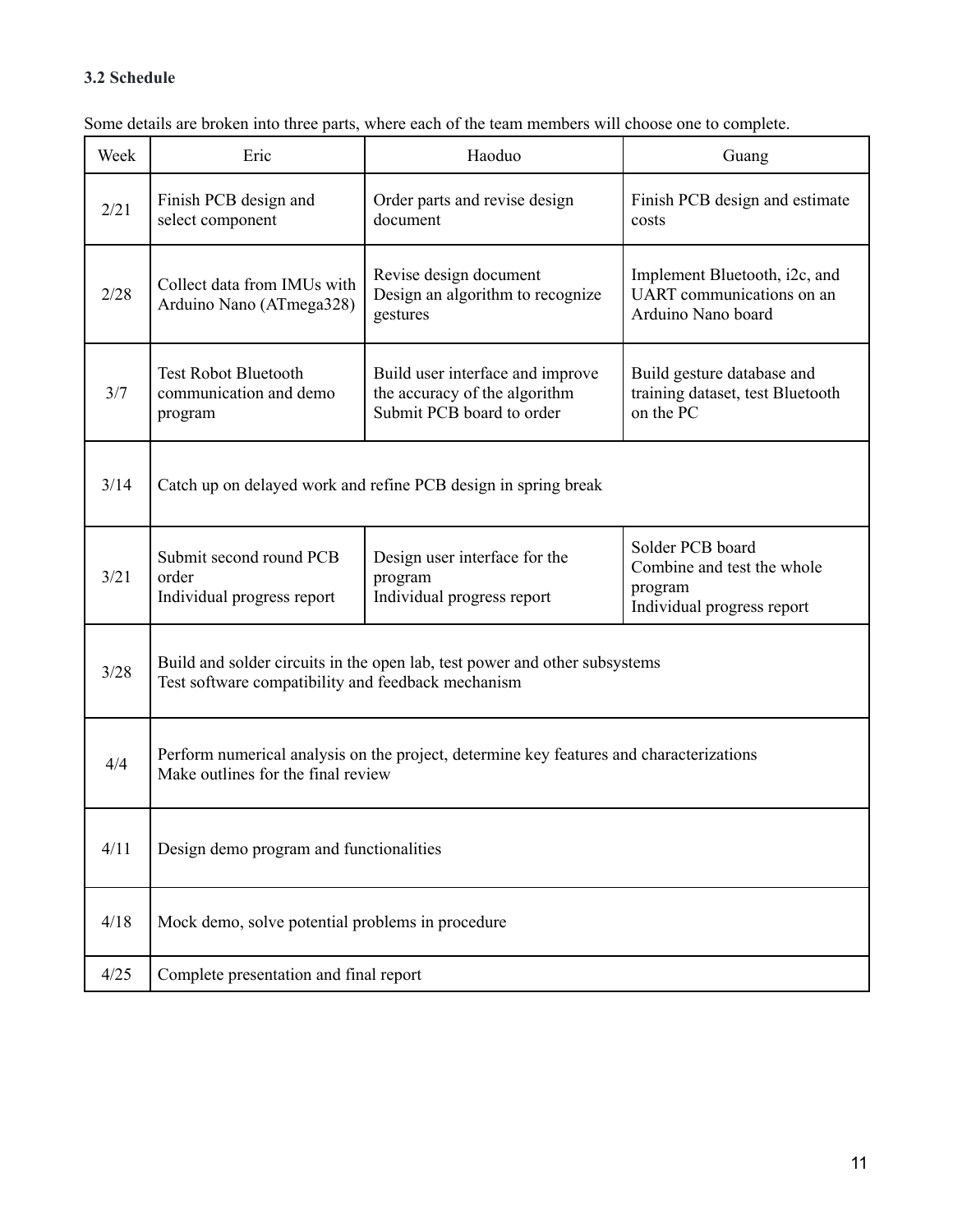# **4. Discussion of Ethics and Safety**

## **4.1 User Safety**

- 1. Since our product will directly contact human skin, it is important to separate the skin from electricity and make sure that no hazardous components will put users in danger. The wearable component in our design does not pose a threat to the user, and we will keep it operating under a low voltage that reduces energy consumption.
- 2. When battery power is lower than 10%, the product should notify the user. If it is lower than 5%, the device should shut down the system automatically to prevent the battery from starvation. Also, if the system is not in use for a long time, it should also shut down itself.
- 3. Our product utilizes Bluetooth protocol for wireless communication between the controller and the robot, and user body data is collected to analyze and recognize user gestures and body movements. We commit to protect and respect user privacy, complying with section 7.8.I-1 of IEEE's guidelines [6].

## **4.2 Producer Safety**

- 1. In the lab, always power off the battery before any hardware changes. Rubber gloves are required before touching any electronic components that may cause potential electrical injury.
- 2. Used batteries and broken electronic units should be disposed of in specialized bins instead of throwing away casually. For specific steps, please consult the disposal procedure in the lab safety training.
- 3. We will treat all persons fairly and with respect and not engage in discrimination based on characteristics such as race, religion, gender, disability, age, national origin, sexual orientation, gender identity, or gender expression. We will also not engage in harassment of any form, including sexual harassment or bullying behavior

## **4.3 Procedures to Mitigate Concerns**

- 1. All members must complete the soldering assignment before entering the lab.
- 2. We would make laboratory safety a topic on every group meeting agenda. In the group meeting, we will review new experimental procedures and discuss all safety concerns.
- 3. For specific tasks, we require the use of personal protective equipment. We guarantee to take our professional responsibilities to pursue high standards on our project. Specifically, we refer to the Division of Research Safety at the University of Illinois [7].

# **5. Citations**

[1] K. M. DeGoede, J. A. Ashton-Miller, J. M. Liao, N. B. Alexander, "How quickly can healthy adults move their hands to intercept an approaching object? Age and gender effects, " The Journals of Gerontology: Series A, vol. 56, no. 9, 2001.

[2] Wit Motion, "WT901 datasheet". Available: [https://github.com/WITMOTION/WT901/blob/26527441cfbc71e1ffd86c9e0fe0ef500a31a767/WT901%20Datash](https://github.com/WITMOTION/WT901/blob/26527441cfbc71e1ffd86c9e0fe0ef500a31a767/WT901%20Datasheet.pdf) [eet.pdf](https://github.com/WITMOTION/WT901/blob/26527441cfbc71e1ffd86c9e0fe0ef500a31a767/WT901%20Datasheet.pdf) [Accessed: 23-Feb-2022]

[3] NXP Semiconductors, "IIC-bus specification and user manual." Available: <https://www.nxp.com/docs/en/user-guide/UM10204.pdf> [Accessed:23-Feb-2022]

[4] ITead Studio, "HC-05 bluetooth to serial port module datasheet". Available: [https://components101.com/sites/default/files/component\\_datasheet/HC-05%20Datasheet.pdf](https://components101.com/sites/default/files/component_datasheet/HC-05%20Datasheet.pdf) [Accessed:23-Feb-2022]